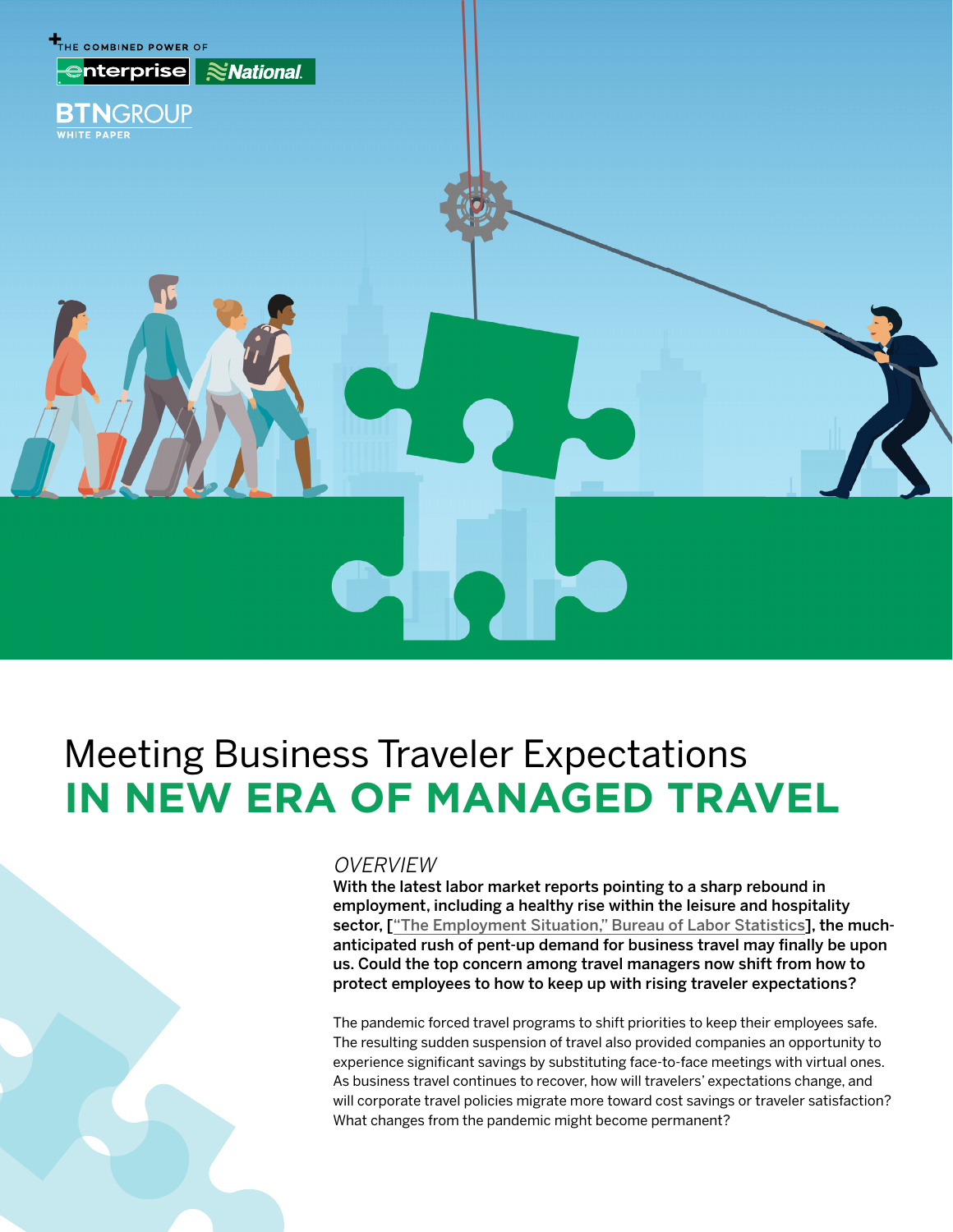To better understand the mindset of travelers and travel managers alike, The BTN Group, in partnership with sponsor Enterprise Holdings Inc., conducted separate surveys of each group, obtaining a snapshot of the current state of global business travel affairs and exploring expectations as more companies return to business travel. The results reveal where travelers and their companies agree and disagree on a range of travel policies—and what travel managers might do to address any lingering reluctance of employees to travel.



SOURCE: BTN Group / Enterprise Holdings Inc. "Meeting Business Traveler Expectations In New Era of Managed Travel" online survey of 323 frequent business travelers in managed programs, conducted in October 2021



duty of care program help you achieve business objectives when you must travel for business?



SOURCE: BTN Group / Enterprise Holdings Inc. "Meeting Business Traveler Expectations In New Era of Managed Travel" online survey of 323 frequent business travelers in managed programs, conducted in October 2021

Key Findings

**Nearly three-quarters of travelers are currently satisfied with their companies' travel policies and feel the policies help them achieve their business goals.** For business travelers, 45% feel safety and security is more of a prioity than company savings and 43% said they plan to travel less compared to 2019 because of safety concerns.



**Choices on mode and class of travel and types of lodging** are mostrequested by business travelers, but

most travel managers said their programs already offer such options.



**Nearly two-thirds of travel managers said their top priority in 2022 will be finding a balance between cost** 

**saving and employee demands.** Six in 10 travel managers say that keeping their business travelers happy will be a challenge as travel increases. One commented: "Travelers expect things to be the same as they were prior to COVID … it will be difficult to meet expectations." Only six in 100 think that doing so will be easy. Data suggests that those concerns are not unfounded. The challenge of meeting traveler expectations may fall heavily upon supplier partners, some of whom are facing labor shortages and supply chain problems. But it also may be about giving travelers more choices and information—both before and during travel.

# **Read on for a deeper dive.**



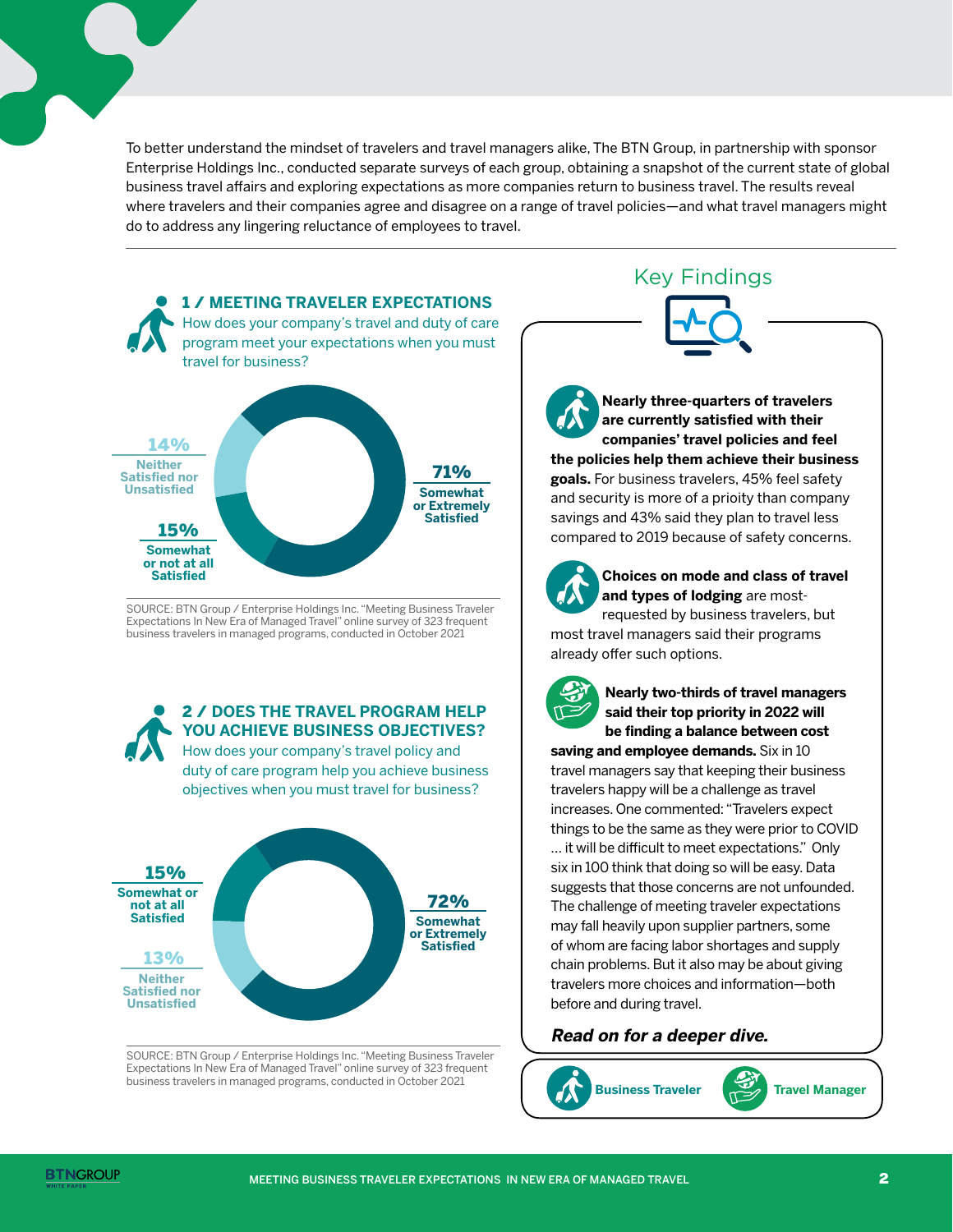

SOURCE: BTN Group / Enterprise Holdings Inc. "Meeting Business Traveler Expectations In New Era of Managed Travel" online survey of 106 travel, expense, finance, procurement or other executives responsible for managed travel, conducted in October 2021

# MANAGED TRAVEL IS CHANGING

Frequent business travelers and travel managers agree that company travel and duty of care programs are changing for a myriad of issues. Travel managers overwhelmingly cited traveler safety and well-being on the road as the key driver of changes. In contrast, just 37% of business travelers surveyed cited that; rather, about half of them identified COVID-19 transmissions as prompting most changes to their travel programs. Regarding cost savings, three of five travel managers cited this as a top driver of program changes. Business travelers on the other hand, feel it is a slightly bigger driver for their companies than traveler safety and well-being on the road.

### 4 / **WHAT'S DRIVING CHANGES IN MANAGED TRAVEL PROGRAMS?**

Company travel and duty of care programs are changing for a variety of reasons. Ranked by travel manager responses



SOURCE: BTN Group / Enterprise Holdings Inc. "Meeting Business Traveler Expectations In New Era of Managed Travel" online survey of 106 travel, expense, finance, procurement or other executives responsible for managed travel, and 323 frequent business travelers in managed programs, both conducted in October 2021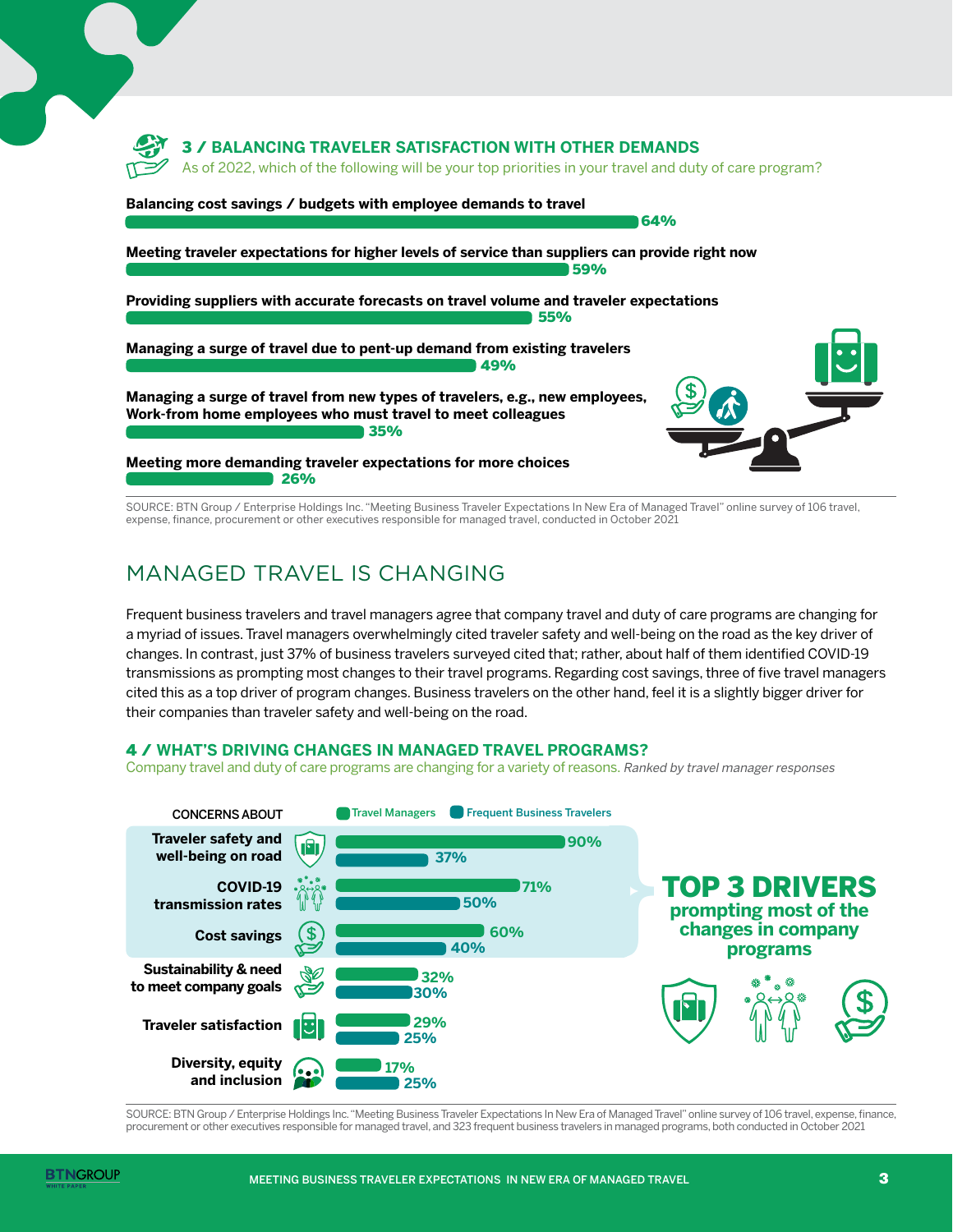

Over the last two years, the inability to conduct business face-to-face has undoubtedly led to some pent-up demand. Over half **(54%) of respondents in our business traveler survey said they were ready to begin traveling more frequently**, no matter how challenging it might be for duty of care. One in four travelers thought their company's priority around traveler safety and well-being was too high. Nearly **six in 10 travelers** indicated they were **prepared to accept whatever travel policies management adopted**.

### 5 / **BALANCING COMPANY AND TRAVELER CONCERNS**

How much do you agree or disagree with the following concerning company travel programs?



SOURCE: BTN Group / Enterprise Holdings Inc. "Meeting Business Traveler Expectations In New Era of Managed Travel" online survey of 323 frequent business travelers in managed programs and 106 travel managers, conducted in October 2021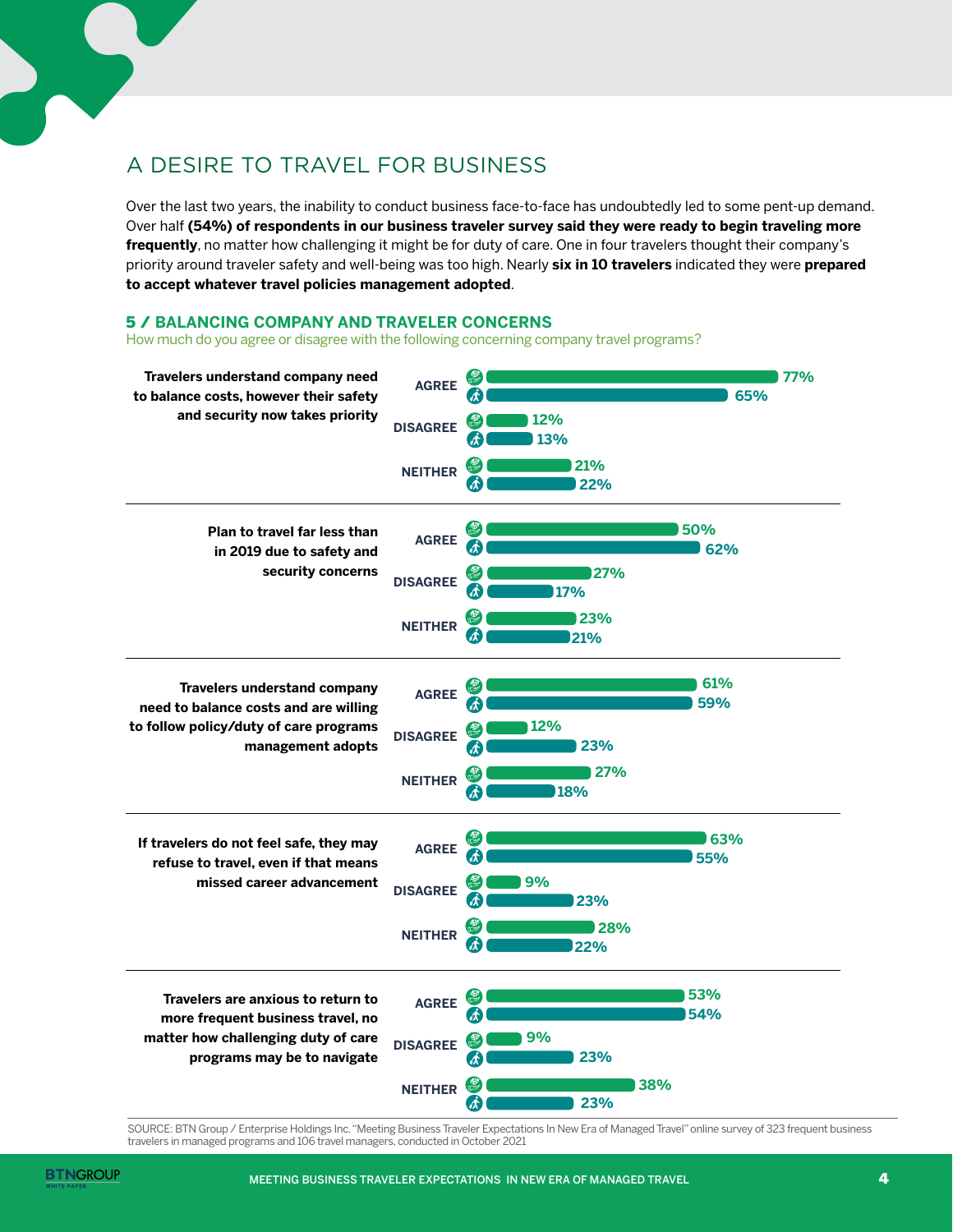## HOW TRAVEL PROGRAMS INFLUENCE THE TRAVELER EXPERIENCE?

### 6 / **COMPANY DUTY OF CARE, TRAVEL PROGRAMS POSITIVELY INFLUENCE TRAVELER EXPERIENCE**

How do your company's travel and duty of care programs influence your travel experiences?



SOURCE: BTN Group / Enterprise Holdings Inc. "Meeting Business Traveler Expectations In New Era of Managed Travel" online survey of 323 frequent business travelers in managed programs conducted in October 2021

The BTN-Enterprise research found that business travelers are now largely satisfied with current travel policies—if still a bit leery about traveling while new cases of COVID-19 are still being reported. Nearly three-fourths of travelers expressed satisfaction with their companies' travel policies and duty of care programs. A similar percentage said they were somewhat or extremely satisfied with the success in travel policies to help them achieve their business goals. Two in five said they would follow whatever policy and duty of care programs management adopts.

Our research identified some lingering unease among travelers about taking business trips during the pandemic. More than six in 10 said they planned on traveling less moving forward than they did prior to the pandemic. (Chart 5) While more than half said they would refuse to travel when they felt unsafe even if that led to missed career opportunities. That finding comes after earlier research from SAP Concur over the summer showed 20 percent of employees would seek other employment if travel and expense policies failed to meet expectations to protect their health and safety ["Concur Survey: Travelers [Want Post-Pandemic Policy Changes," Business Travel](https://www.businesstravelnews.com/Management/Concur-Survey-Travelers-Want-Post-Pandemic-Policy-Changes)  [News, June 21, 2021\].](https://www.businesstravelnews.com/Management/Concur-Survey-Travelers-Want-Post-Pandemic-Policy-Changes)

**What are travel policies like in the current climate? Our research provides a snapshot of what they may look like—and how travelers feel about them.** 

**No Changes in Travel Policies:** Three of five travel managers said their travel policies were about the same as at the start of 2020. One-quarter of business travelers agreed. Anecdotally, several travel managers have noted that while policies haven't changed, processes or addendums detail necessary changes due to the pandemic.

**More Restrictive Travel Policies:** One-third of travel managers and 35% of business travelers said policies at their companies are more restrictive today than at the start of 2020. Fewer employees are allowed to travel (77%), travel requests must be approved by more managers (71%), and travelers are required to book in preferred channels (43%), said travel managers.

**More Lenient Travel Policies:** While just 9% of travel managers described policies as more lenient than in 2020, about 40% of business travelers said that was so. Two of five business travelers cited more choices on ground transportation options, ability to add leisure days to business trips and trip durations.

Explaining how travelers have more choices in their programs, travel managers said that their "policy is generally softer than in the past," or more relaxed on use of personal or rental cars in lieu of flying. Anecdotally, travel managers have allowed policy exceptions to help make employees comfortable with travel.

As volumes rise, travel managers worry that they won't have the time or resources to provide personalized service to increasing numbers of employees, perhaps a concern that drove one of the key findings of this study.

Seven of 10 travel managers said their programs already allow travelers to choose whether to drive a personal or rental car or fly to a destination; stay at a chain hotel, boutique or independent property; or add personal days to business travel. Six of 10 travel managers said their policies allow premium economy and three of 10 allow use of short-term rental properties, two often-cited requests of business travelers.

What choices do business travelers want? While many surveyed said their programs already allow choices listed, others identified additional options in Chart 7.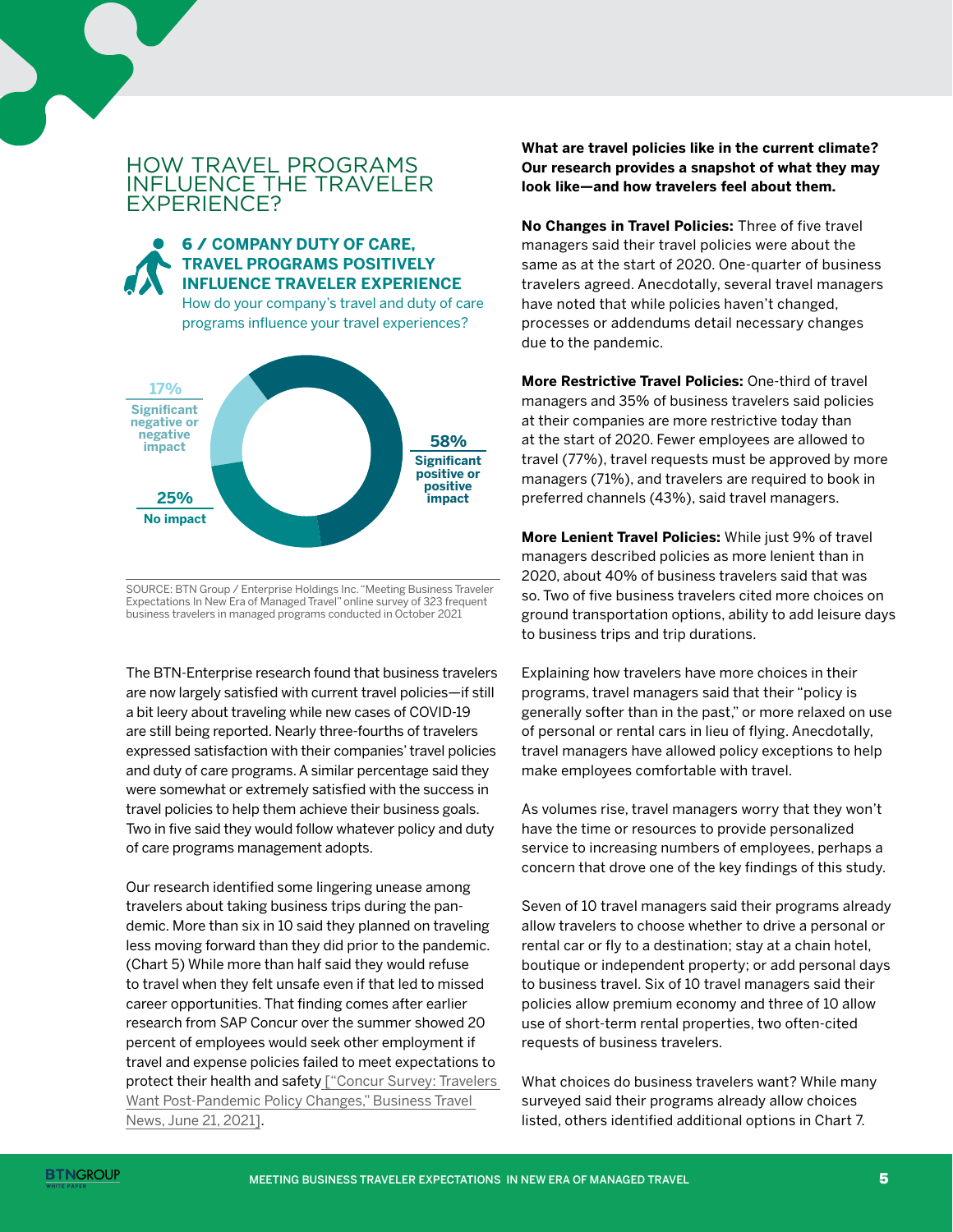

#### 7 / **TOP FIVE TRAVELER WANTS**

What is not included now in your company's program that you would like to have?

| <b>Boutique or independent hotels</b>               |     |
|-----------------------------------------------------|-----|
| Short term rentals (Vrbo, Airbnb)                   | 12% |
| <b>Premium economy</b>                              | 12% |
| Renting a car to drive to destination               |     |
| Options to add personal days to business travel 14% |     |

SOURCE: BTN Group / Enterprise Holdings Inc. "Meeting Business Traveler Expectations In New Era of Managed Travel" online survey of 323 frequent business travelers in managed programs conducted in October 2021

While a large majority of travelers expressed overall satisfaction with travel policies, some of those policies were met with less enthusiasm than others. Moreover,

travelers sometimes disagreed with their companies over the benefits of specific rules. We examined three policies related to accommodations: requiring the use of a specific hotel brand, requiring a stay at a national chain and allowing use of an Airbnb-type rental. More than half of travel managers said their travelers typically have normal expectations of such policies, but just onequarter said travelers expect that companies validate the safety/security of travelers' short-term rental bookings.

More than half of business travelers with normal expectations of lodging providers said providers met or exceeded their expectations. Of those with lower expectations, 29% said brands selected by their companies don't meet their expectations. Business travelers voiced plenty of requests for more choices in lodging, including more budget options.

#### 8 / **HOW POLICY MANDATES INFLUENCE TRAVELER EXPECTATIONS**

Do Policy Mandates on Lodging Lower or Raise Traveler Expectations? If your company policy requires use of certain brands or types of accommodation, are traveler expectations lower or higher?

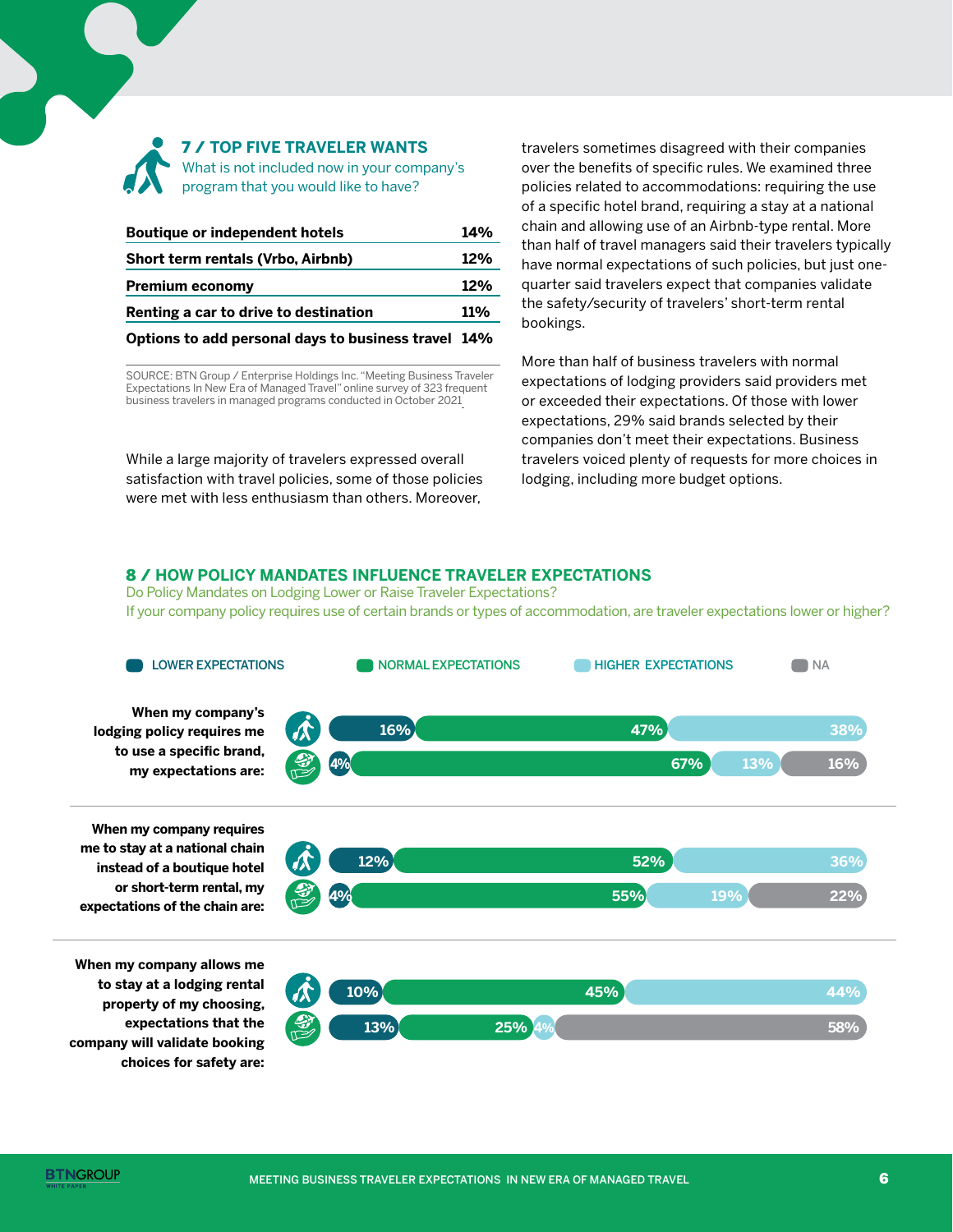

The BTN-Enterprise research also examined three company policies governing modes of travel: requiring travelers to fly rather than drive, requiring them to drive and requiring them to use a ride-share instead of a rental car. Of business travelers who said they have normal expectations of policies that require them to rent a car, 90% said rental car providers either meet or exceed their expectations. Less than 10% said rental car providers typically don't meet their expectations.

How can companies better meet traveler transportation needs? "Let me have more freedom in deciding how I would like to travel," said one business traveler. Others asked for more choices on vendors, car types and booking options, as well as better vehicles.

### 9 / **DO POLICY MANDATES ON MODE OF TRAVEL LOWER OR RAISE TRAVELER EXPECTATIONS?**

If your company policy dictates the mode of travel you must use, do you, or your travelers, have higher or lower expectations of the travel provider?



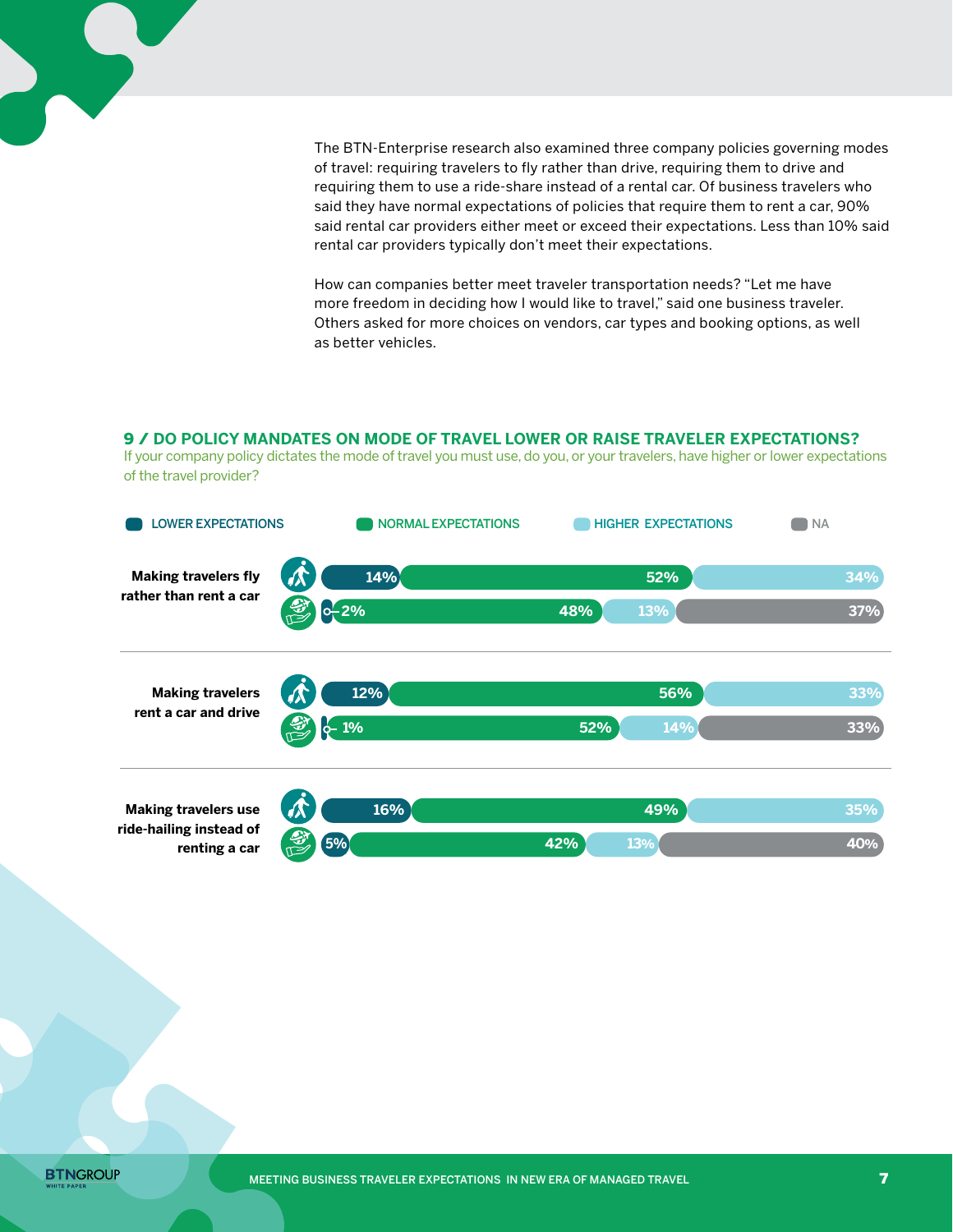The gap in attitudes between travelers and travel managers also comes through when exploring individual priorities towards four key concerns for travel programs: safety and well-being, cost savings, traveler convenience and traveler comfort. One out of five travelers said their company travel policies and programs do not prioritize traveler convenience enough. That compared with 16% of travel managers thinking traveler convenience was not prioritized enough. On the flip side, more than one in four travelers (27%) thought cost savings was prioritized too much. More than eight in 10 travel managers (81%) thought the priority on cost savings was just right.

The largest gap in where travelers and travel managers think priorities should lie is in attitudes about traveler safety and well-being. While more than one in four travelers (27%) said traveler safety and well-being received too high a priority in their travel programs, just 4% of travel managers agreed. Nearly 80% of travel managers and 60% of travelers thought the priority on traveler safety and well-being was just right. The fact that a significant portion of travelers thought safety was given too high a priority could indicate pent up-demand to resume business travel. Meanwhile, travelers and travel managers were aligned on the priority given traveler comfort with 21% of travelers and 23% of travel managers saying it received too low a priority.

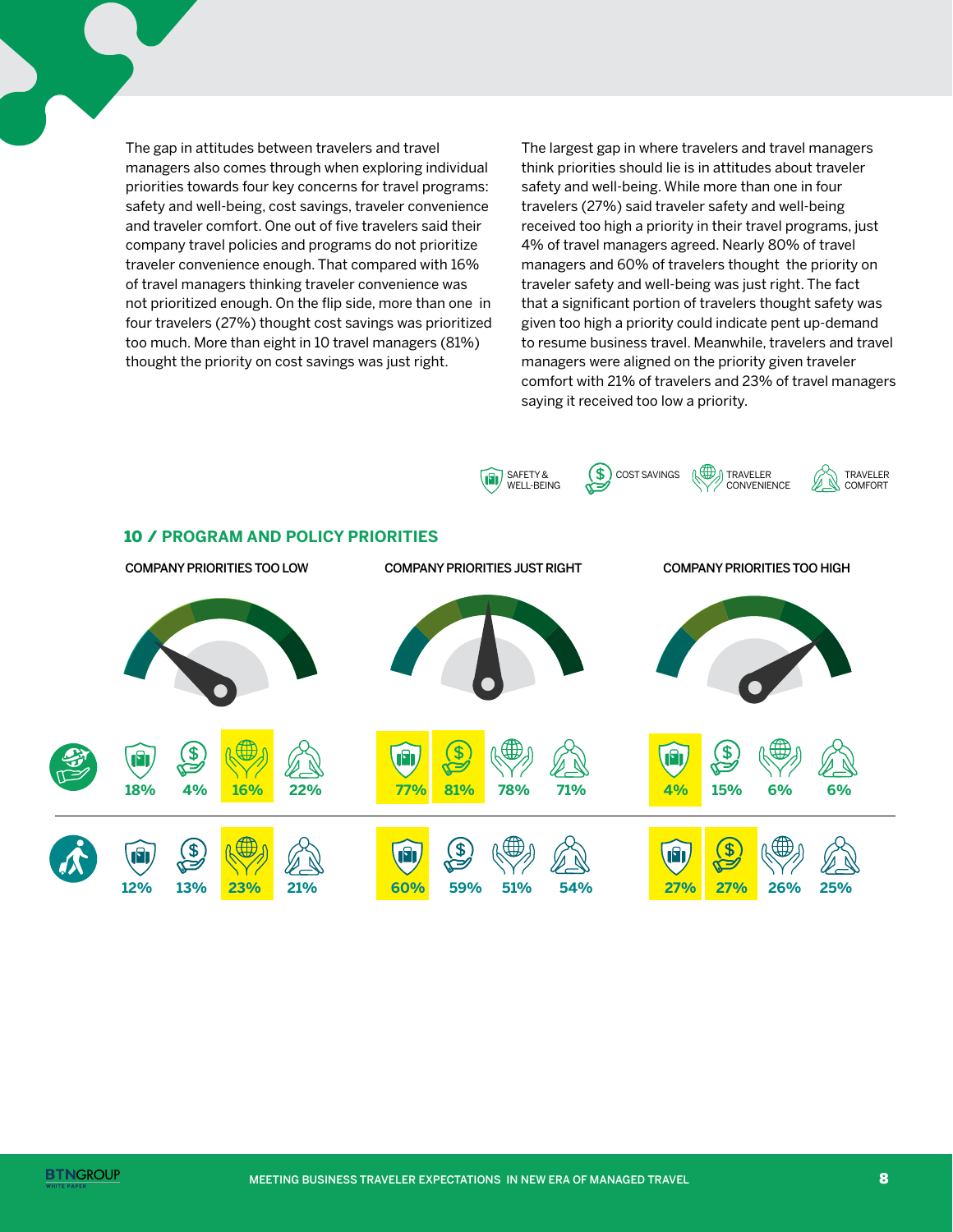# A FOCUS ON DUTY OF CARE

While duty of care is often cited as cause for some travel restrictions, a key takeaway from the BTN-Enterprise study is that travelers are largely satisfied with their companies' travel policies. That's certainly the case with duty of care. Nearly six in 10 travelers (58%) indicated that duty of care programs had a positive influence on their travel experience. Nearly one in five (19%) even went so far as to say it has a significantly positive effect.

Communicating with travelers as part of the duty of care program arose in the BTN-Enterprise research as a potential area for travel managers to improve. **Study findings reveal a disconnect in perceived effectiveness of traveler communications between travel managers and business travelers.** With nearly six of 10 business travelers indicating that the duty of care program left a positive impression on them, just over half (54%) said their company was effective in informing travelers before trips. Another 20% rated communications prior to a trip as ineffective or very ineffective while the remaining quarter said their company was neither effective nor ineffective.

When disruptions occur, one in four travelers said their companies were ineffective in making them feel informed about the changes. In contrast, only one in 10 travel managers rated their programs as ineffective. Nearly eight in 10 travel managers thought their

company was effective with informing travelers prior to trips and more than two-thirds rated their programs as effective or very effective in informing travelers during a trip when things change, making travelers feel protected during domestic and international travel, and making travelers feel that help is just a text, call or button-push away should they need it.

### 11 / **HOW TRAVEL POLICIES IMPACT TRAVELERS' ABILITY TO DO JOB?**

What impact are your company's travel policy and changes in the past year having on your ability to do your job and interact with colleagues, customers and prospects?



SOURCE: BTN Group / Enterprise Holdings Inc. "Meeting Business Traveler Expectations In New Era of Managed Travel" online survey of 323 frequent business travelers in managed programs conducted in October 2021

### 12 / **TRAVELER VIEWS OF DUTY OF CARE PROGRAMS**

| <b>MY COMPANY'S TRAVEL PROGRAM MAKES ME FEEL:</b>                   | <b>INEFFECTIVE OR</b><br><b>VERY INEFFECTIVE</b> | <b>NFITHER</b> | EFFECTIVE OR<br><b>VERY EFFECTIVE</b> |
|---------------------------------------------------------------------|--------------------------------------------------|----------------|---------------------------------------|
| Informed prior to travel                                            | 21%                                              | 25%            | 54%                                   |
| Informed during travel when things change                           | 25%                                              | 21%            | 54%                                   |
| Protected during a domestic trip                                    | 19%                                              | 28%            | 53%                                   |
| Protected when traveling internationally                            | 19%                                              | 24%            | 57%                                   |
| That help is just a text, call or button-push away should I need it | 17%                                              | 24%            | 59%                                   |

SOURCE: BTN Group / Enterprise Holdings Inc. "Meeting Business Traveler Expectations In New Era of Managed Travel" online survey of 323 frequent business travelers in managed programs conducted in October 2021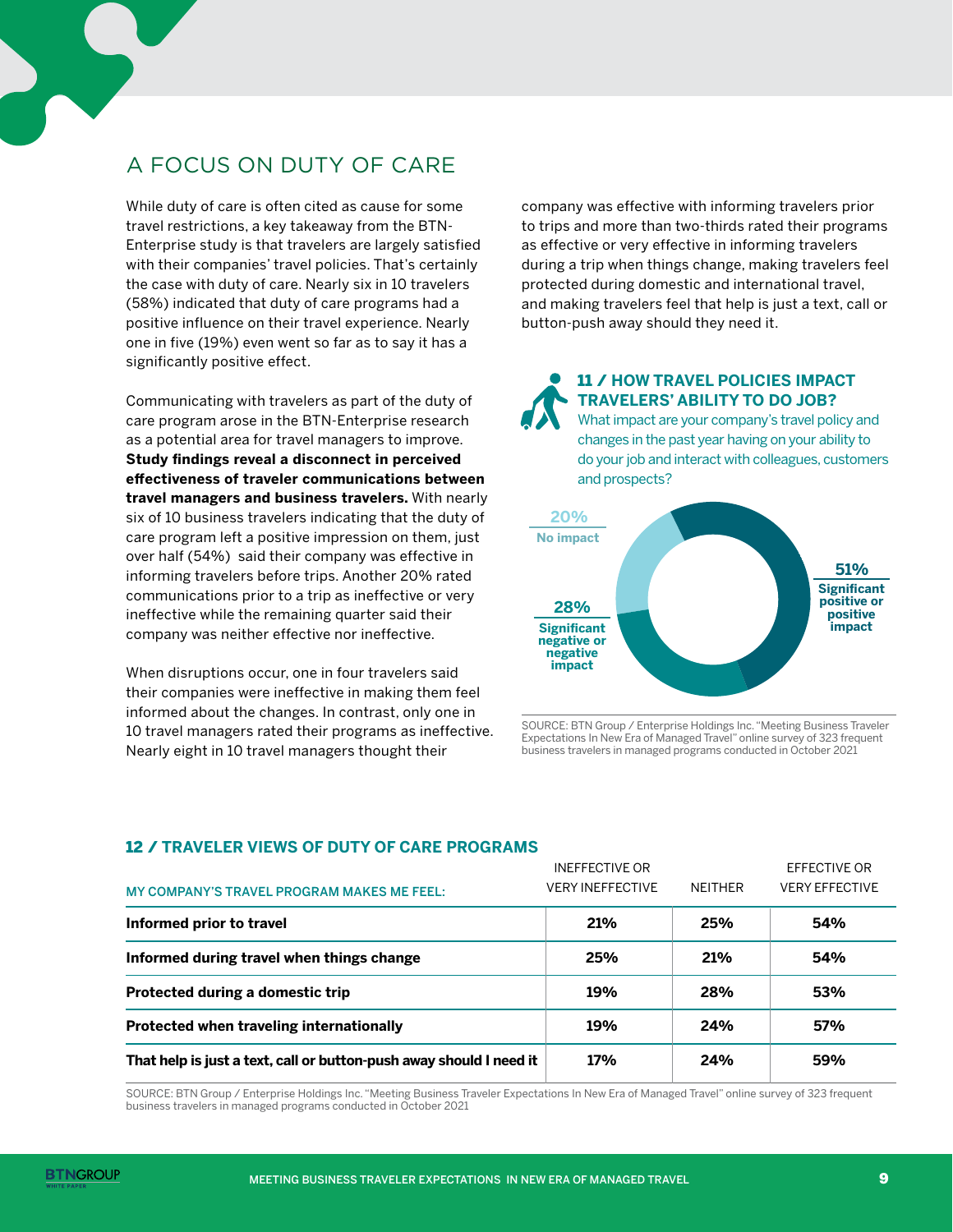# **CONCLUSION**

Transitioning out of the pandemic and creating a roadmap to ramp up global travel may well prove one of the most difficult—and important—challenges today's corporate travel managers have to face. To succeed, those in charge of implementing travel policies must align company goals with program deliverables that traveling employees depend on to effectively do their jobs on the road. Our research provides important data for accomplishing that balancing act.

Business travelers are eager to resume their prepandemic business activities, and they're open to embracing—or at least tolerating—their companies' travel policies in exchange for conducting business on the road again. Traveling employees want more frequent trips, even at the cost of challenging duty of care protocols, and they are prepared to accept whatever travel policies management adopts.

**At the same time, many travelers feel ambivalent about traveling during a period of unknown risk and expect their companies to prioritize their safety and well-being as much as they do.** As they begin taking business trips once again, travelers will likely experience greater levels of traveler friction than they're accustomed to. To help mitigate this, travel managers must remain carefully attuned to their travelers' concerns and preferences.

**While budgetary restraints and safety concerns prevent companies from fulfilling every traveler wish, some provisions could achieve traveler buy-in at little cost to the company** (adding leisure days to a business trip or enhanced communications).

**Traveler training or retraining** through virtual meetings or even virtual travel fairs with key suppliers could help build

traveler confidence with the new realities of business travel. From airport security and boarding protocols to COVIDtesting and mask-wearing, hotel checkin to housekeeping, travelers need to know the new rules of travel. Travelers may also need a refresher on travel and expense policies, or on new key suppliers. Company executives or the travel team could explain the rationale for travel program changes or duty of care provisions to ensure travelers understand the drivers of their programs.

There are clear gaps between traveler and travel manager priorities, but not always over issues one might expect. Convenience and comfort are important to travelers, but so is cost savings. **And, perhaps surprisingly, more travelers than travel managers may be ready to assume calculated risks to travel with many travelers saying safety and security are prioritized too much in company travel policies.** 

**To some extent, winning over travelers may be less about increasing travel budgets than about letting travelers weigh in on their needs**. Indeed, several traveler managers noted that they haven't yet asked travelers what they want and expect in 2022. Travelers may be less certain about specific policies but they object to having no voice or choice.

**Perhaps the most important lesson coming out of our research is that travelers appreciate timely communication before and during trips—and their perception that companies fail to inform them is causing dissatisfaction.** The good news is that of all the challenges facing travel managers today, better communication may be one of the easiest to solve. Opening clear and timely communication channels can go a long way toward keeping travelers satisfied.